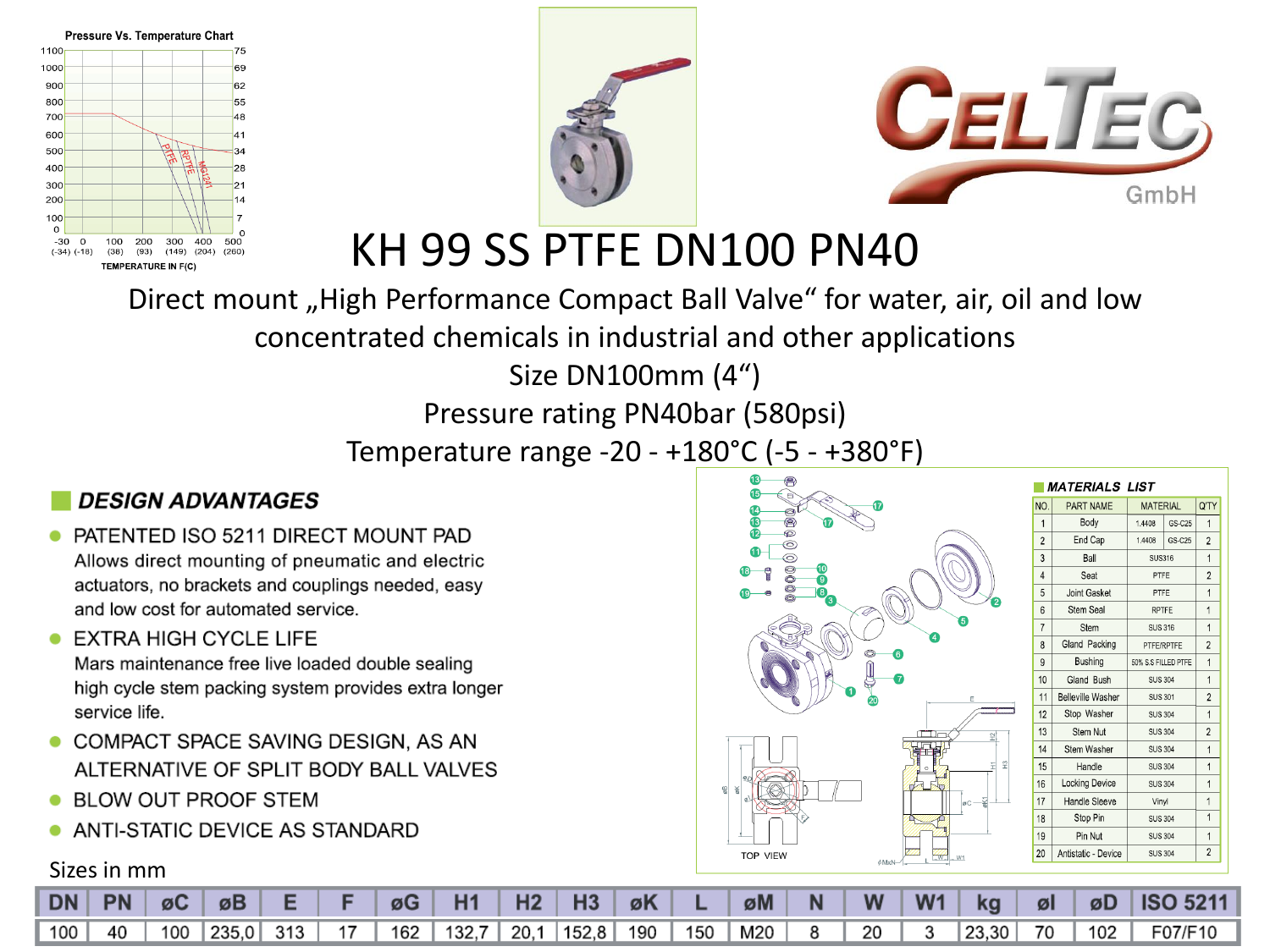



KH 90-10 SS R-PTFE DN25 #150

ANSI standards, direct mount, flanged "High Performance Ball Valve" for Chemical, Oil and Gas production, Refining, Pulp & Paper, Food industry and others. Size DN25mm (1")

Pressure rating PN20 (ANSI CLASS 150#)

Temperature range -20 - +180°C (-5 - +380°F)

Standards ANSI B16.5 / B16.10 / B16.34

#### **Design features:**

- Split-Body, Full Port
- Blow out proof stem
- Anti Static
- Floating ball, extra high cycle life
- Mirror polished solid ball
- All wetted parts and flange surface fully machined
- Re-inforced PTFE
- Lockable handle





**MATFRIAL** 

| SIZE B1+0.5 | <b>B2</b> | <b>B3</b> | $B4 \div 1.5$ | ØC   | ØD   |     |     |      | Øl | ØK       |       |     |                | $^{\star}$ N | ØP   | $"$ ØP | ØQ | $*_{\emptyset}$ | ØR   | øT  | *øT |             | $W^*$                | W <sub>1</sub> | W(Kg) | <b>ISO521</b>   |
|-------------|-----------|-----------|---------------|------|------|-----|-----|------|----|----------|-------|-----|----------------|--------------|------|--------|----|-----------------|------|-----|-----|-------------|----------------------|----------------|-------|-----------------|
| 26.         | 49.5      |           | 9.6           | 25.0 | 14.3 | 200 | 9.7 | 82.9 | 50 | 25<br>ಀಀ | 127.0 | 165 | M6(1/4"-20UNC) |              | 79.2 |        | 16 | 19              | 50.8 | 108 | 124 | 110<br>1 .Z | 10 AM FO<br>$\cdots$ | 1.0            | 3.02  | F <sub>05</sub> |

 $-21h'$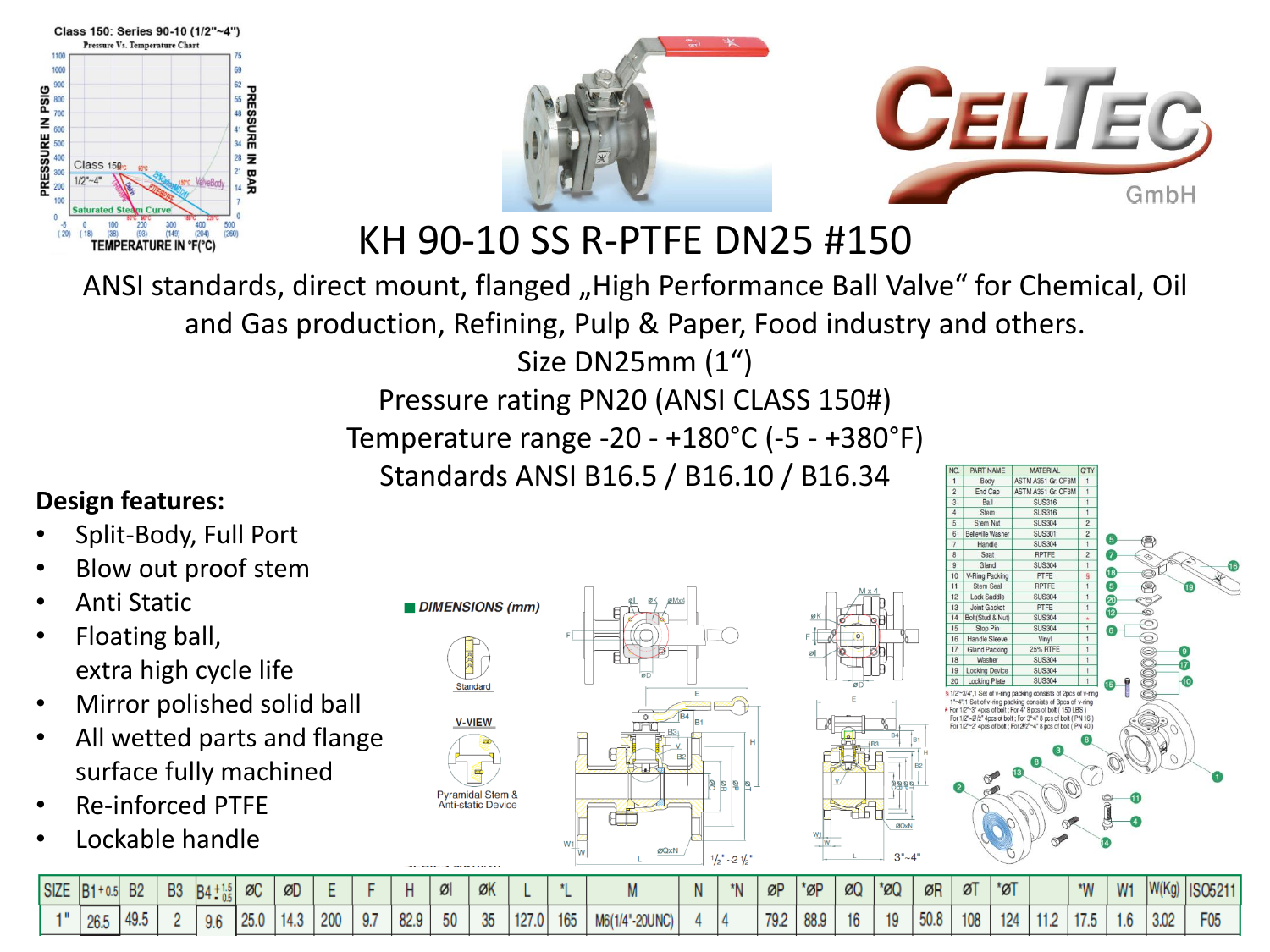



ØQxN

KH 90-10 SS R-PTFE DN50 #150

ANSI standards, direct mount, flanged "High Performance Ball Valve" for Chemical, Oil and Gas production, Refining, Pulp & Paper, Food industry and others. Size DN50mm (2")

Pressure rating PN20 (ANSI CLASS 150#)

Temperature range -20 - +180°C (-5 - +380°F)

Standards ANSI B16.5 / B16.10 / B16.34

#### **Design features:**

- Split-Body, Full Port
- Blow out proof stem
- Anti Static
- Floating ball, extra high cycle life
- Mirror polished solid ball
- All wetted parts and flange surface fully machined
- Re-inforced PTFE
- Lockable handle





| <b>SIZE</b> | $ B1+$ | <b>B2</b> | <b>B3</b> | $BA_{0.5}^{+}$ | ØC    | ØD   |     |      |       | Ø  | ØK          |       |     |                 | *N | ØP    | *øP       | ØQ | $*$ ø0 | ØR   | ØT    | *øT |      | $W^*$                  | MAH<br>VV 1 | <b><i>MILLER</i></b><br>IW(N <sub>3</sub> ) | <b>ISO521</b> |
|-------------|--------|-----------|-----------|----------------|-------|------|-----|------|-------|----|-------------|-------|-----|-----------------|----|-------|-----------|----|--------|------|-------|-----|------|------------------------|-------------|---------------------------------------------|---------------|
| יים         | 34.8   |           |           | 14.8           | 150.0 | 19.0 | 250 | 12.0 | 123.4 | 70 | $- -$<br>ჂჂ | 178.3 | 216 | M8(5/16"-18UNC) |    | 120.7 | 407<br> L |    | 19     | 91.9 | 152.4 | 165 | 15.9 | 0 <sup>n</sup><br>Z2.3 | I.D         | $\circ$<br>о.                               | F07           |

ØQxN

 $-21h'$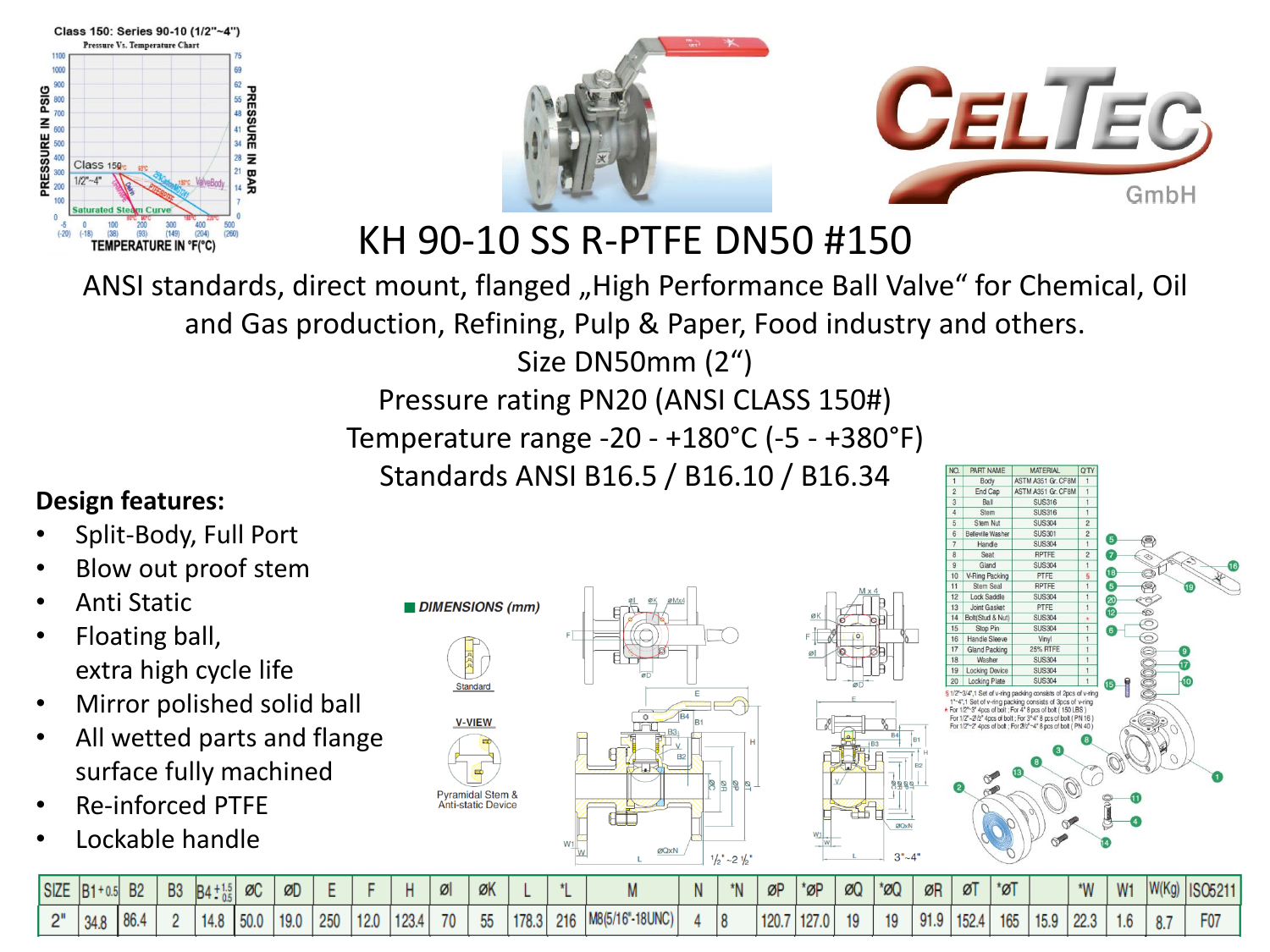



ØQxN

KH 90-10 SS R-PTFE DN80 #150

ANSI standards, direct mount, flanged "High Performance Ball Valve" for Chemical, Oil and Gas production, Refining, Pulp & Paper, Food industry and others. Size DN80mm (3")

Pressure rating PN20 (ANSI CLASS 150#)

Temperature range -20 - +180°C (-5 - +380°F)

Standards ANSI B16.5 / B16.10 / B16.34

#### **Design features:**

- Split-Body, Full Port
- Blow out proof stem
- Anti Static
- Floating ball, extra high cycle life
- Mirror polished solid ball
- All wetted parts and flange surface fully machined
- Re-inforced PTFE
- Lockable handle





| <b>SIZE</b> | $B1 + 0.5$ | <b>B2</b> | <b>B3</b> |      | Ø  | ØD   |    |      |      | x   | ØK   |       |     |                          |  | $\alpha$ D | 'ØF | ØQ           | *ØG     | ØR  | ØĪ  | *ØT |      | $\star$ <b>MAI</b> | W <sub>1</sub> | W(Ka) | <b>ISO521</b>   |
|-------------|------------|-----------|-----------|------|----|------|----|------|------|-----|------|-------|-----|--------------------------|--|------------|-----|--------------|---------|-----|-----|-----|------|--------------------|----------------|-------|-----------------|
| ∩⊪          | AC<br>40.U |           |           | 21.8 | 80 | 24.0 | 25 | 15.0 | 176. | 102 | 70.0 | 203.5 | 283 | $"$ -16UNC).<br>M10(3/8) |  |            |     | $10^{\circ}$ | ഹ<br>-- | 127 | 100 | 210 | 19.1 | 28.6               | 1.0            | 18.58 | F <sub>10</sub> |

ØQxN

 $-21h'$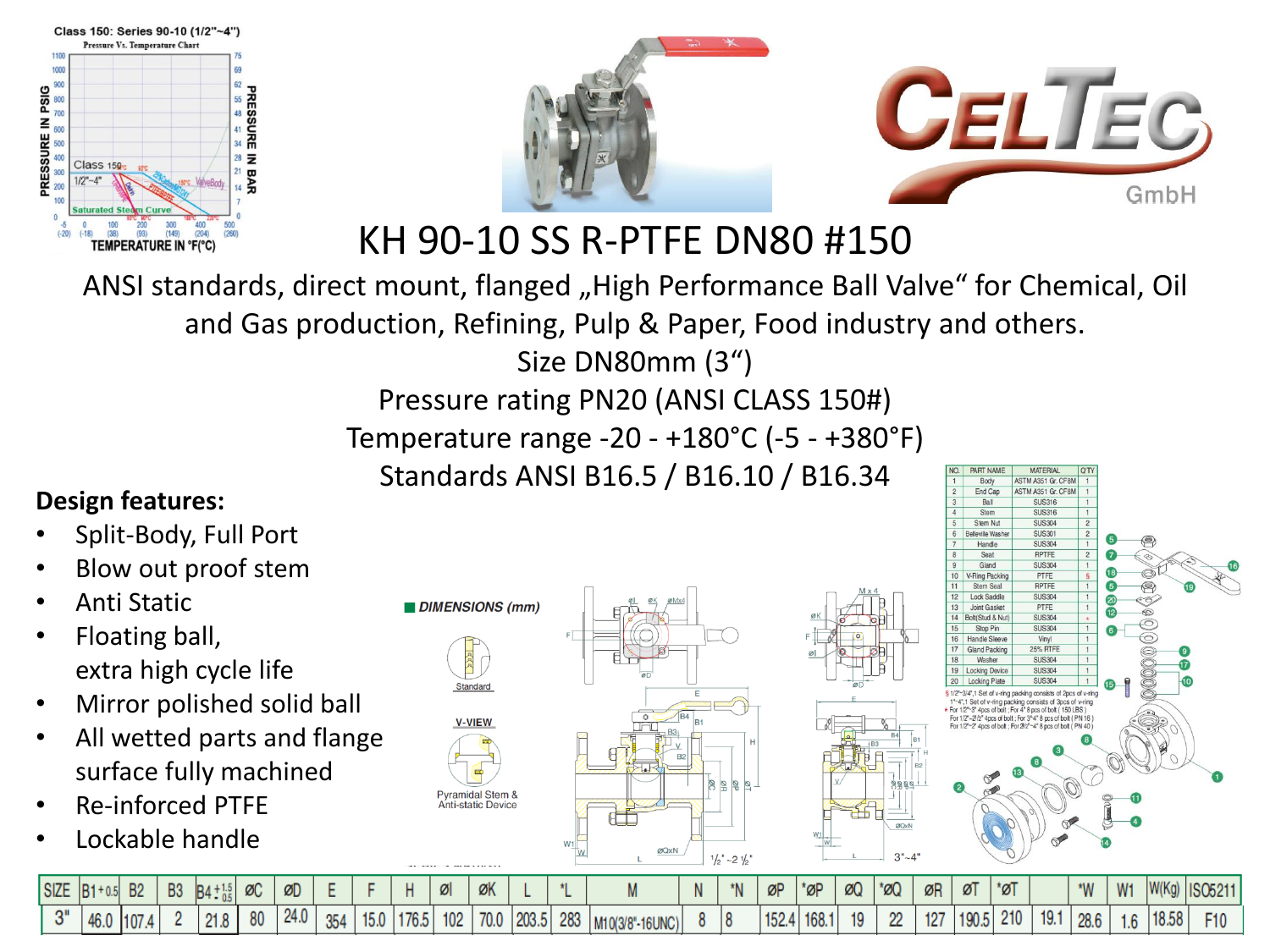



KH 90-10 SS R-PTFE DN100 #150

ANSI standards, direct mount, flanged "High Performance Ball Valve" for Chemical, Oil and Gas production, Refining, Pulp & Paper, Food industry and others. Size DN100mm (4")

Pressure rating PN20 (ANSI CLASS 150#)

Temperature range -20 - +180°C (-5 - +380°F)

Standards ANSI B16.5 / B16.10 / B16.34

### **Design features:**

- Split-Body, Full Port
- Blow out proof stem
- Anti Static
- Floating ball, extra high cycle life
- Mirror polished solid ball
- All wetted parts and flange surface fully machined
- Re-inforced PTFE
- Lockable handle

DIMENSIONS (mm) vramidal Stem & **Anti-static Device** 



ØQxN

 $3"~4"$ 



| $SIZE$ $B1 + 0.5$ | <b>B2</b> | <b>B3</b> | $BA + 1.5$ | ØC  | ØD   |     |      |     |     | $\alpha$<br>ØN |       |     |                       |  | ØP              | *ØF | ØQ              | $\mathcal{O}(\mathcal{A})$ | ØR            | ØĪ | $\mathbb{Z}^*$ |      | $*IMI$ | W <sub>1</sub> | W(Kg) | <b>ISO521</b> |
|-------------------|-----------|-----------|------------|-----|------|-----|------|-----|-----|----------------|-------|-----|-----------------------|--|-----------------|-----|-----------------|----------------------------|---------------|----|----------------|------|--------|----------------|-------|---------------|
| 45.5              |           |           | 21.8       | 100 | 24.0 | 354 | 15.0 | 191 | 102 | 70.0           | 229.5 | 305 | $ M10(3/8" - 16UNC) $ |  | 10 <sub>0</sub> |     | 10 <sup>1</sup> | --                         | $157.2$ 228.6 |    | 254            | 23.9 | . 01.0 | 1.6            | 29.5  | F10           |

ØQxN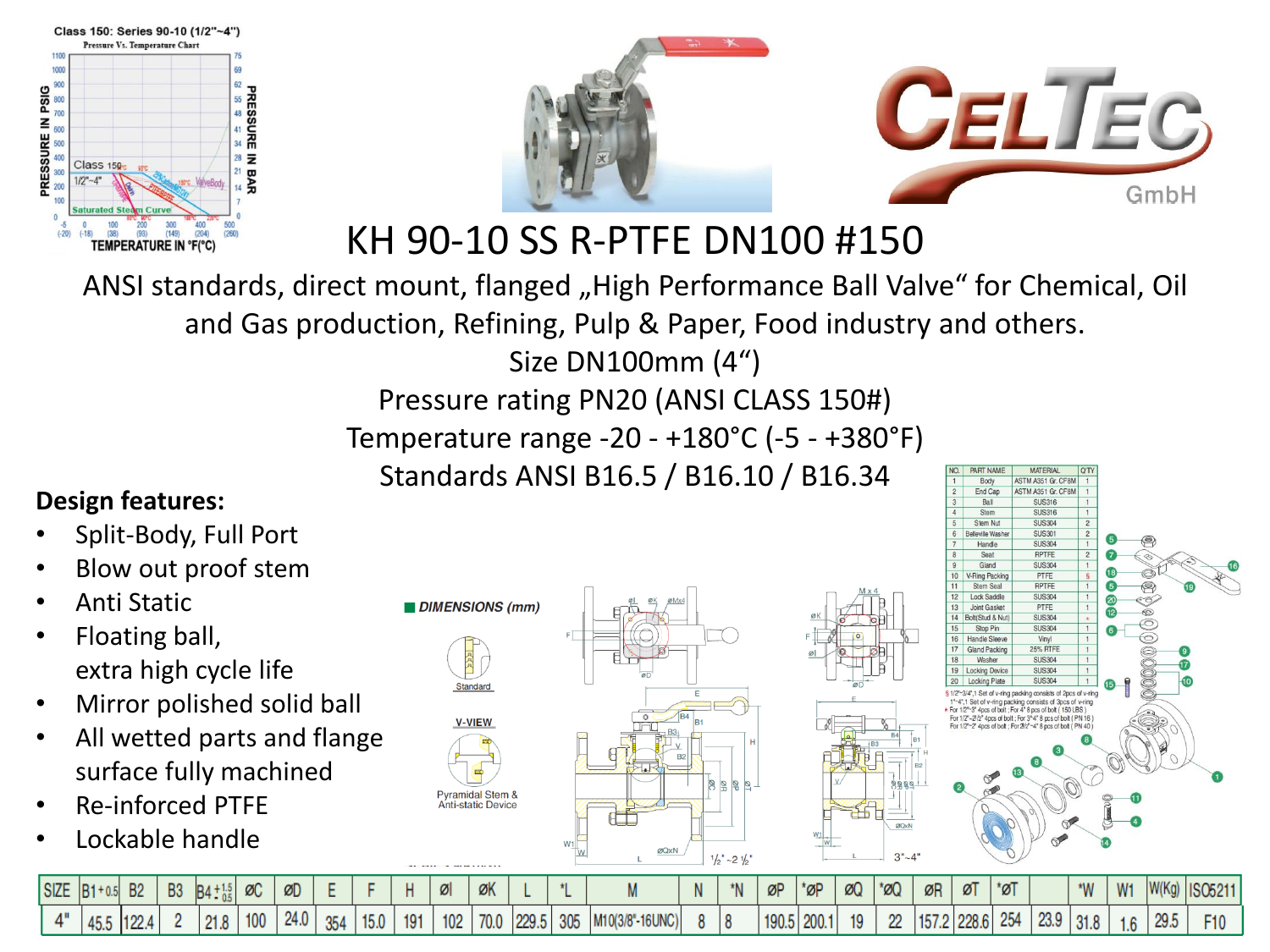



# KH 90-40 SS RTFE DN50 PN16 F4 R27

Direct mount, flanged "High Performance Ball Valve" for Chemical, Oil and Gas production, Refining, Pulp & Paper, Food industry and others.

Size DN50mm

### **Design features:**

- Split-Body, Full Port
- Blow out proof stem
- Anti Static
- Floating ball, extra high cycle life
- Mirror polished solid ball, internals 6-8µm
- All wetted parts and flange surface fully machined
- Re-inforced PTFE
- Lockable handle
- Fullfills DGRL 97/23/EG

Temperature range -20 - +280°C Flanges according to DIN 2501



|                     |                         |                          |                |                 | Pos. Bezeichnung         | Werkstoffe              | Menge          |  |
|---------------------|-------------------------|--------------------------|----------------|-----------------|--------------------------|-------------------------|----------------|--|
| <b>Static</b>       |                         |                          |                |                 | Gehäuse                  | 1.4408                  |                |  |
|                     |                         | Serie 90                 |                |                 | Gehäuseflansch           | 1.4408                  |                |  |
| ting ball,          |                         |                          | Ansicht A      |                 | Kugel                    | 1.4401                  |                |  |
|                     |                         |                          |                |                 | Sitzring                 | <b>R-PTFE</b>           | $\overline{2}$ |  |
|                     | a high cycle life       |                          |                |                 | Gehäusedichtung          | SS316 / Graphit         |                |  |
|                     |                         |                          |                |                 | Spindel                  | 1.4401                  |                |  |
|                     | or polished solid ball, |                          |                |                 | Spindeldichtung          | R-PTFE                  |                |  |
|                     |                         |                          |                |                 | Packung                  | Graphit                 |                |  |
| nals 6-8µm          |                         |                          |                | 10 <sup>1</sup> | Lagerbuchse<br>Druckring | PTFE + 25% SS<br>1.4301 |                |  |
|                     |                         |                          |                |                 | Tellerfedern             | 1.4310                  | 2              |  |
|                     | etted parts and flange  |                          |                | 12 <sup>2</sup> | Sicherungsclip           | 1.4301                  |                |  |
|                     |                         |                          |                |                 | Spindelmutter            | 1.4301                  |                |  |
|                     | ce fully machined       |                          | Serie 90D      |                 | Gehäuseschraube          | 1.4301                  |                |  |
|                     |                         | mit Entlastungsöffnungen |                |                 | 15 Gehäusemutter         | 1.4301                  |                |  |
| <b>nforced PTFE</b> |                         |                          |                |                 |                          |                         |                |  |
|                     |                         |                          |                |                 |                          |                         |                |  |
| able handle         |                         |                          |                |                 |                          |                         |                |  |
|                     |                         |                          |                |                 |                          |                         |                |  |
|                     | ills DGRL 97/23/EG      |                          |                |                 |                          |                         |                |  |
|                     |                         |                          |                |                 |                          |                         |                |  |
|                     |                         |                          |                |                 |                          |                         |                |  |
| DN                  | PN                      | H1                       | H <sub>2</sub> | Н               |                          |                         | Gew.(kg)       |  |
|                     |                         |                          |                |                 |                          |                         |                |  |

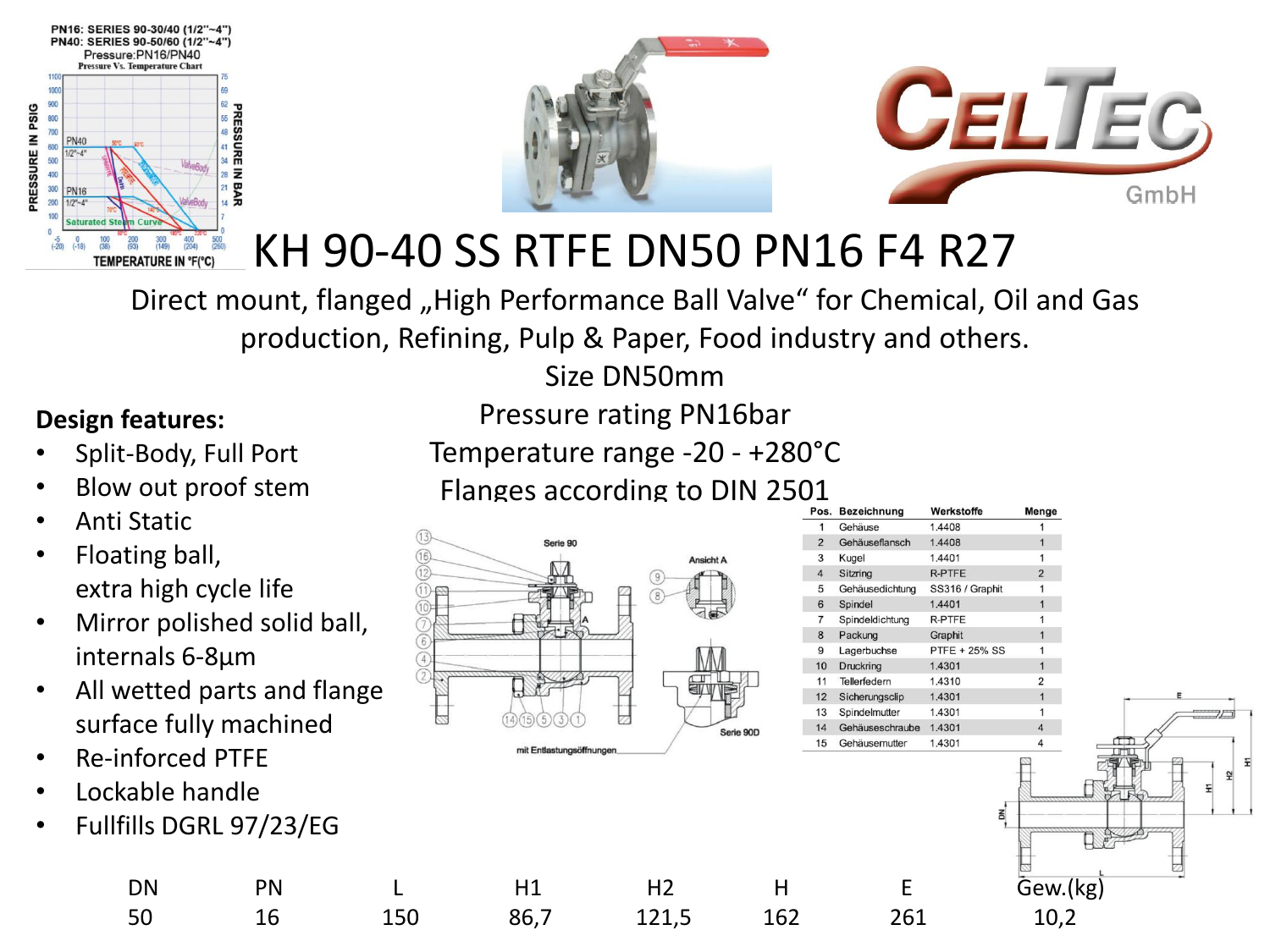



# KH 90-40 SS RTFE DN65 PN16 F4 R27

Direct mount, flanged "High Performance Ball Valve" for Chemical, Oil and Gas production, Refining, Pulp & Paper, Food industry and others.

Size DN65mm

### **Design features:**

- Split-Body, Full Port
- Blow out proof stem
- Anti Static
- Floating ball, extra high cycle life
- Mirror polished solid ball, internals 6-8µm
- All wetted parts and flange surface fully machined
- Re-inforced PTFE
- Lockable handle
- Fullfills DGRL 97/23/EG

Temperature range -20 - +280°C Flanges according to DIN 2501



| Pos.           | <b>Bezeichnung</b> | Werkstoffe      | Menge          |
|----------------|--------------------|-----------------|----------------|
| 1              | Gehäuse            | 1.4408          | 1              |
| $\overline{2}$ | Gehäuseflansch     | 1.4408          | 1              |
| 3              | Kugel              | 1.4401          | 1              |
| $\overline{4}$ | Sitzring           | <b>R-PTFE</b>   | $\overline{2}$ |
| 5              | Gehäusedichtung    | SS316 / Graphit | 1              |
| 6              | Spindel            | 1.4401          | 1              |
| 7              | Spindeldichtung    | R-PTFE          | 1              |
| 8              | Packung            | Graphit         | 1              |
| 9              | Lagerbuchse        | PTFE + 25% SS   | 1              |
| 10             | Druckring          | 1.4301          | 1              |
| 11             | Tellerfedern       | 1.4310          | 2              |
| 12             | Sicherungsclip     | 1.4301          | $\overline{1}$ |
| 13             | Spindelmutter      | 1.4301          | 1              |
| 14             | Gehäuseschraube    | 1.4301          | $\overline{4}$ |
| 15             | Gehäusemutter      | 1.4301          | 4              |
|                |                    | š               |                |

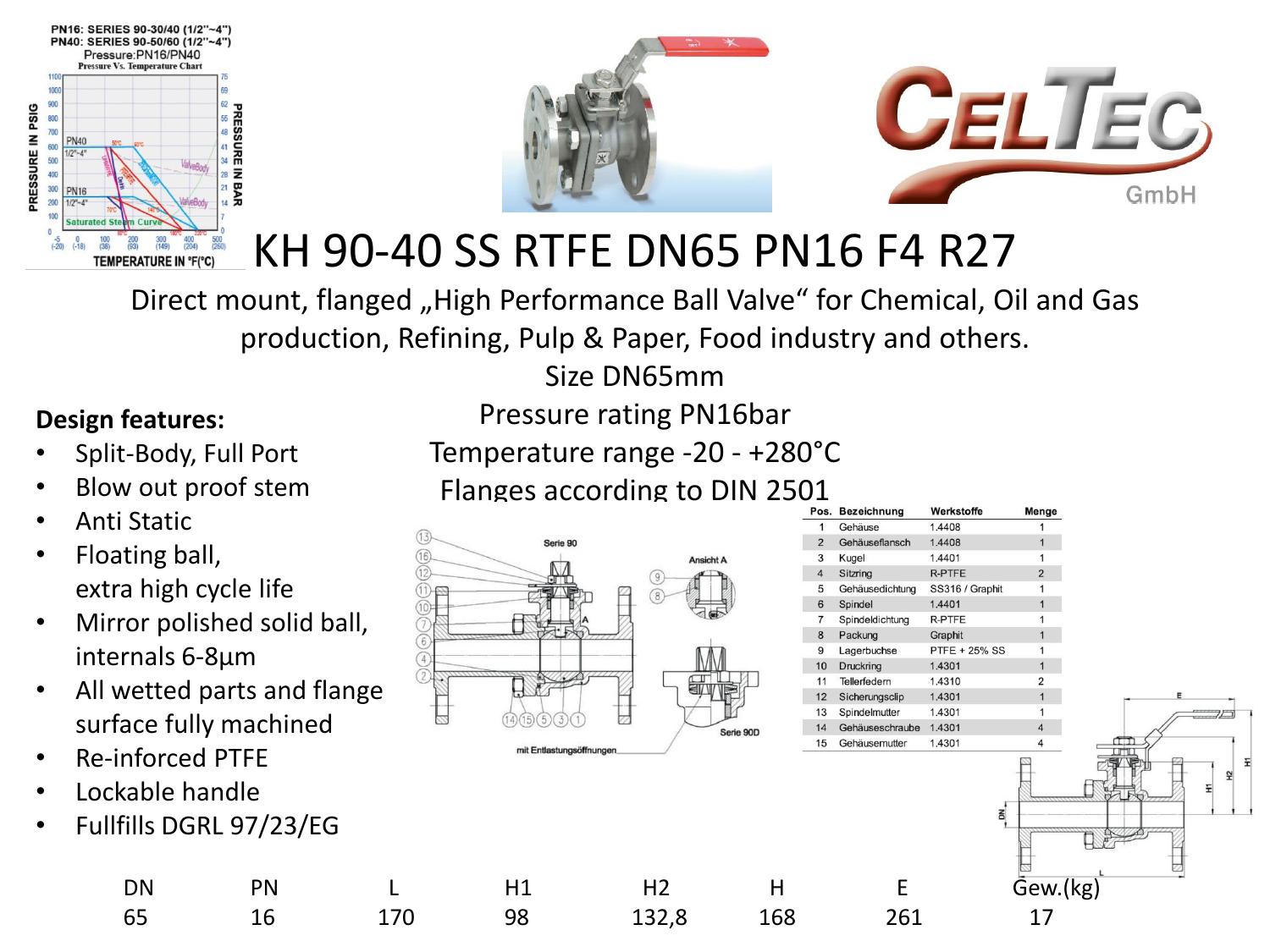



# KH 90-4F SS RTFE DN50 PN16 F4 R27

Direct mount, flanged "High Performance Ball Valve" for Chemical, Oil and Gas production, Refining, Pulp & Paper, Food industry and others.

### **Design features:**

- Split-Body, Full Port
- Blow out proof stem
- Anti Static
- Floating ball, extra high cycle life
- Mirror polished solid ball, internals 6-8µm
- All wetted parts and flange surface fully machined
- Re-inforced PTFE
- Lockable handle
- Fullfills DGRL 97/23/EG
- Firesafe nach API 607

Pressure rating PN16bar

Size DN50mm

- Temperature range -20 +280°C
- Flanges according to DIN 2501



50 16 150 86,7 121,5 162 261 10,2

|                     |                         |                          |                |    | Pos. Bezeichnung           | Werkstoffe                | Menge          |  |
|---------------------|-------------------------|--------------------------|----------------|----|----------------------------|---------------------------|----------------|--|
| ting ball,          |                         |                          |                |    | Gehäuse                    | 1.4408                    |                |  |
|                     |                         | Serie 90                 |                |    | Gehäuseflansch             | 1.4408                    |                |  |
| i high cycle life   |                         |                          | Ansicht A      |    | Kugel                      | 1.4401                    |                |  |
|                     |                         |                          |                |    | Sitzring                   | R-PTFE                    | $\overline{2}$ |  |
|                     | or polished solid ball, |                          |                | 6  | Gehäusedichtung<br>Spindel | SS316 / Graphit<br>1.4401 |                |  |
|                     |                         |                          |                |    | Spindeldichtung            | R-PTFE                    |                |  |
| nals 6-8µm          |                         |                          |                |    | Packung                    | Graphit                   |                |  |
|                     |                         |                          |                |    | Lagerbuchse                | PTFE + 25% SS             |                |  |
|                     | etted parts and flange  |                          |                |    | Druckring                  | 1.4301                    |                |  |
|                     |                         |                          |                |    | Tellerfedern               | 1.4310                    |                |  |
| ice fully machined  |                         |                          |                |    | Sicherungsclip             | 1.4301                    |                |  |
|                     |                         |                          |                |    | Spindelmutter              | 1.4301                    |                |  |
| <b>nforced PTFE</b> |                         |                          | Serie 90D      |    | Gehäuseschraube            | 1.4301<br>1.4301          |                |  |
|                     |                         | mit Entlastungsöffnungen |                | 15 | Gehäusemutter              |                           |                |  |
| able handle         |                         |                          |                |    |                            |                           |                |  |
|                     |                         |                          |                |    |                            |                           |                |  |
| ills DGRL 97/23/EG  |                         |                          |                |    |                            |                           |                |  |
|                     |                         |                          |                |    |                            |                           |                |  |
| afe nach API 607    |                         |                          |                |    |                            |                           |                |  |
|                     |                         |                          |                |    |                            |                           |                |  |
|                     |                         |                          |                |    |                            |                           |                |  |
| DN                  | <b>PN</b>               | H1                       | H <sub>2</sub> | Н  |                            |                           | Gew.(kg)       |  |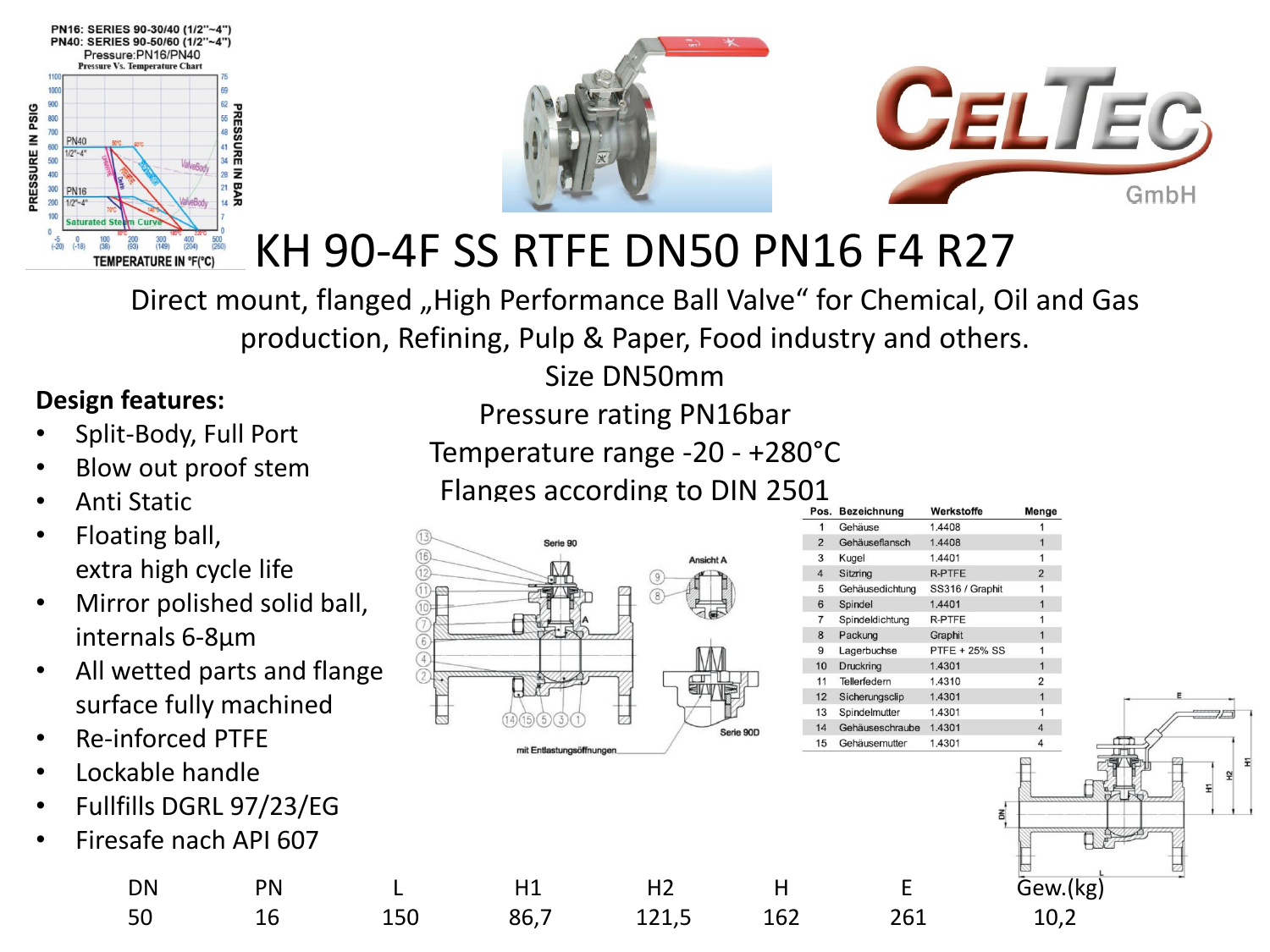



# KH 90-4F SS RTFE DN100 PN16 F4 R27

Direct mount, flanged "High Performance Ball Valve" for Chemical, Oil and Gas production, Refining, Pulp & Paper, Food industry and others.

#### **Design features:**

- Split-Body, Full Port
- Blow out proof stem
- Anti Static
- Floating ball, extra high cycle life
- Mirror polished solid ball, internals 6-8µm
- All wetted parts and flange surface fully machined
- Re-inforced PTFE
- Lockable handle
- Fullfills DGRL 97/23/EG
- Firesafe nach API 607

| Pressure rating PN16bar |       |  |
|-------------------------|-------|--|
|                         | -- -- |  |

Size DN100mm

- Temperature range -20 +280°C
	- Flanges according to DIN 2501





100 16 190 123 169 197 410 30,5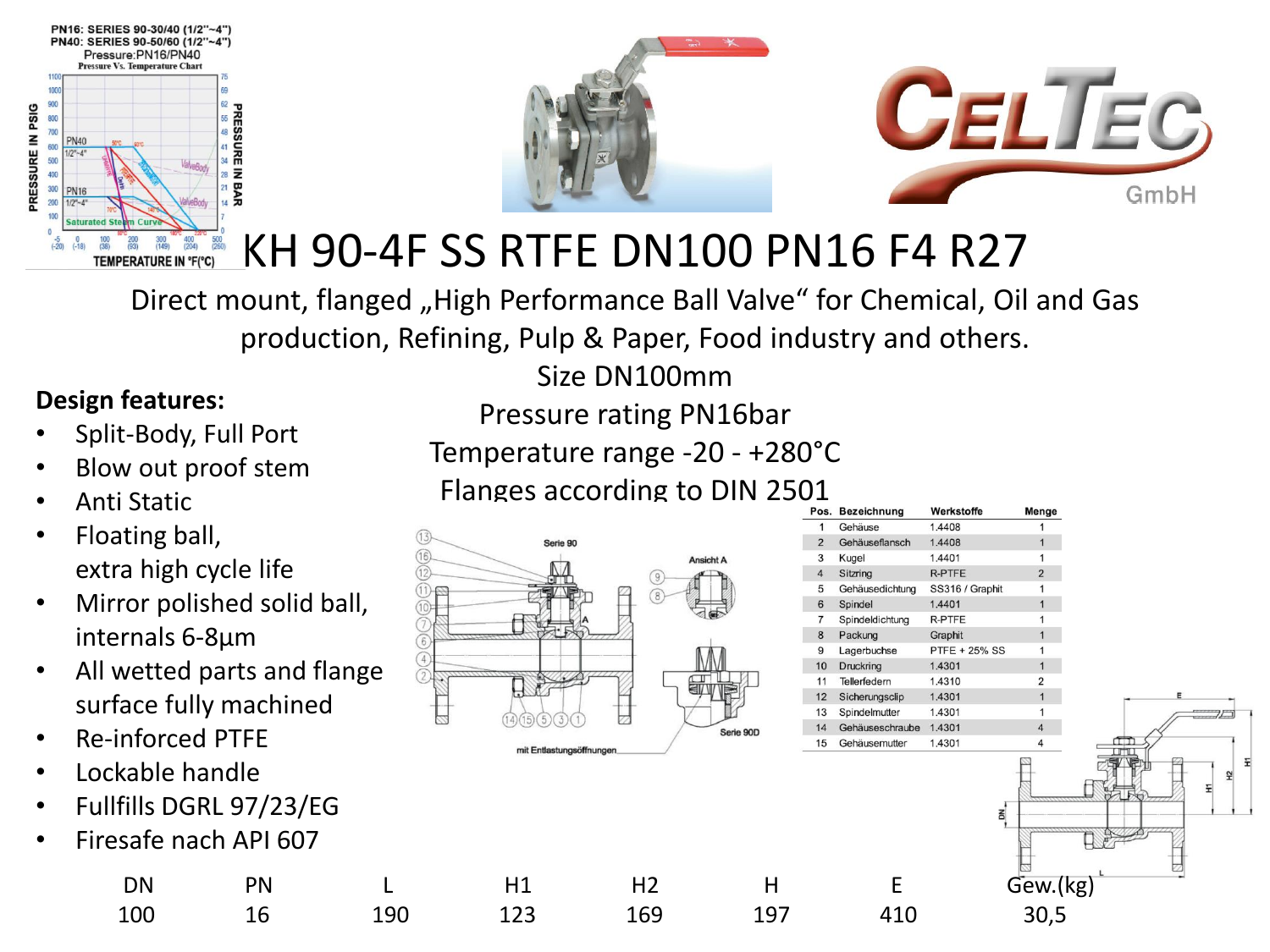



# KH 90-60 SS RTFE DN15 PN40 F4 R27

Direct mount, flanged "High Performance Ball Valve" for Chemical, Oil and Gas production, Refining, Pulp & Paper, Food industry and others.

### Size DN15mm

### **Design features:**

- Split-Body, Full Port
- Blow out proof stem
- Anti Static
- Floating ball, extra high cycle life
- Mirror polished solid ball, internals 6-8µm
- All wetted parts and flange surface fully machined
- Re-inforced PTFE
- Lockable handle
- Fullfills DGRL 97/23/EG

Temperature range -20 - +280°C Flanges according to DIN 2501



|                     |                         |                          |                |   | Pos. Bezeichnung | Werkstoffe           | Menge                   |  |
|---------------------|-------------------------|--------------------------|----------------|---|------------------|----------------------|-------------------------|--|
| <b>Static</b>       |                         |                          |                |   | Gehäuse          | 1.4408               |                         |  |
|                     |                         | Serie 90                 |                |   | Gehäuseflansch   | 1.4408               |                         |  |
| ting ball,          |                         |                          | Ansicht A      |   | Kugel            | 1.4401               |                         |  |
|                     |                         |                          |                |   | Sitzring         | R-PTFE               | $\overline{2}$          |  |
|                     | a high cycle life       |                          |                |   | Gehäusedichtung  | SS316 / Graphit      |                         |  |
|                     |                         |                          |                |   | Spindel          | 1.4401               |                         |  |
|                     | or polished solid ball, |                          |                |   | Spindeldichtung  | R-PTFE               |                         |  |
|                     |                         |                          |                |   | Packung          | Graphit              |                         |  |
| nals 6-8µm          |                         |                          |                |   | Lagerbuchse      | <b>PTFE + 25% SS</b> |                         |  |
|                     |                         |                          |                |   | Druckring        | 1.4301               |                         |  |
|                     | etted parts and flange  |                          |                |   | Tellerfedern     | 1.4310               |                         |  |
|                     |                         |                          |                |   | Sicherungsclip   | 1.4301               |                         |  |
|                     | ice fully machined      |                          |                |   | Spindelmutter    | 1.4301               |                         |  |
|                     |                         |                          | Serie 90D      |   | Gehäuseschraube  | 1.4301               | $\overline{\mathbf{4}}$ |  |
|                     |                         | mit Entlastungsöffnungen |                |   | Gehäusemutter    | 1.4301               |                         |  |
| <b>nforced PTFE</b> |                         |                          |                |   |                  |                      |                         |  |
|                     |                         |                          |                |   |                  |                      |                         |  |
| able handle         |                         |                          |                |   |                  |                      |                         |  |
|                     |                         |                          |                |   |                  |                      |                         |  |
|                     | ills DGRL 97/23/EG      |                          |                |   |                  |                      |                         |  |
|                     |                         |                          |                |   |                  |                      |                         |  |
|                     |                         |                          |                |   |                  |                      |                         |  |
| DN                  |                         |                          |                |   |                  |                      |                         |  |
|                     | <b>PN</b>               | Η1                       | H <sub>2</sub> | н |                  |                      | Gew.(kg)                |  |

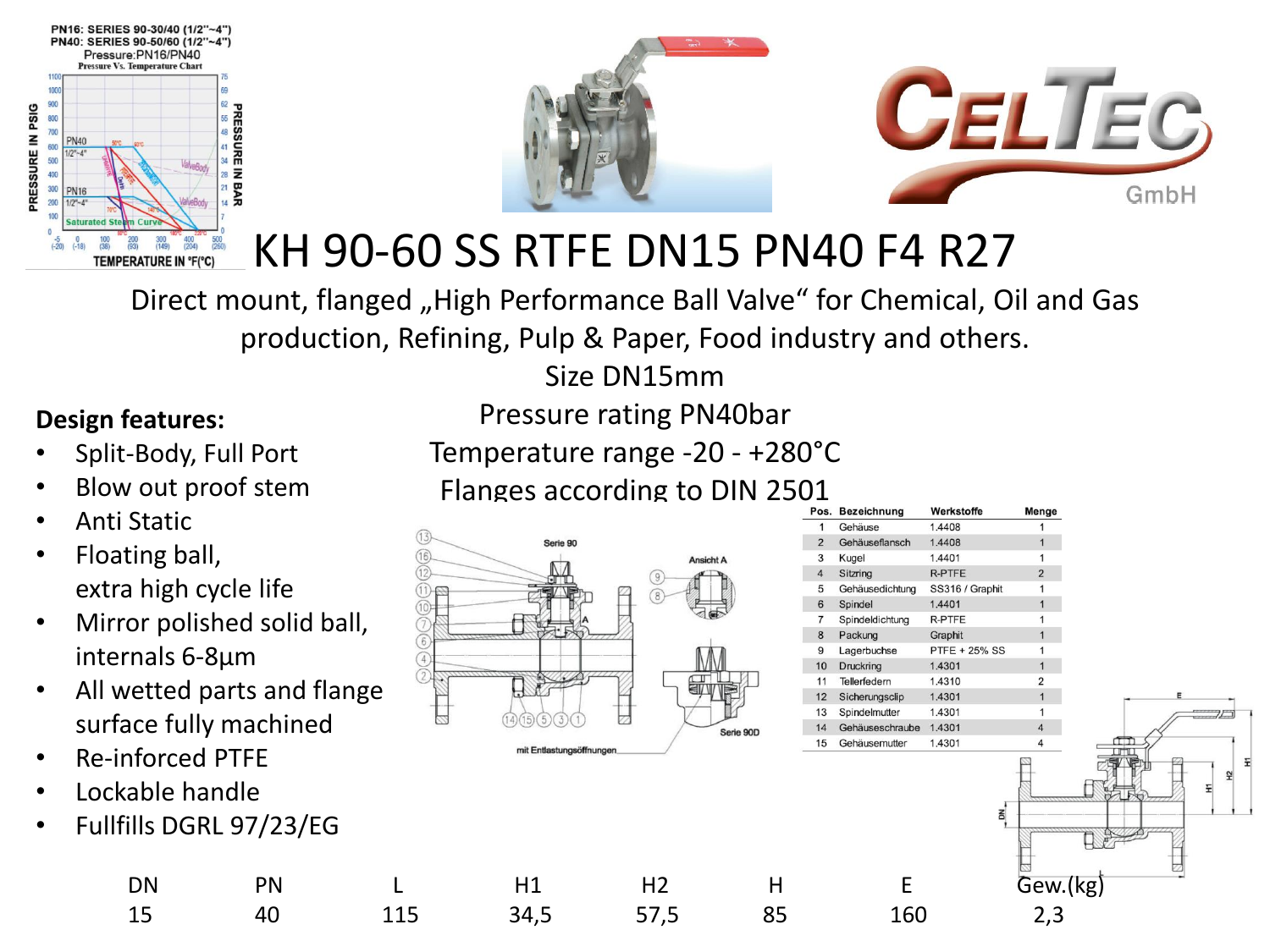



# KH 90-60 SS RTFE DN20 PN40 F4 R27

Direct mount, flanged "High Performance Ball Valve" for Chemical, Oil and Gas production, Refining, Pulp & Paper, Food industry and others.

### Size DN20mm

### **Design features:**

- Split-Body, Full Port
- Blow out proof stem
- Anti Static
- Floating ball, extra high cycle life
- Mirror polished solid ball, internals 6-8µm
- All wetted parts and flange surface fully machined
- Re-inforced PTFE
- Lockable handle
- Fullfills DGRL 97/23/EG

Temperature range -20 - +280°C Flanges according to DIN 2501



| Pos.           | <b>Bezeichnung</b> | Werkstoffe           | Menge          |
|----------------|--------------------|----------------------|----------------|
| 1              | Gehäuse            | 1.4408               | 1              |
| $\overline{2}$ | Gehäuseflansch     | 1.4408               | $\overline{1}$ |
| 3              | Kugel              | 1.4401               | 1              |
| $\overline{4}$ | Sitzring           | <b>R-PTFE</b>        | $\overline{2}$ |
| 5              | Gehäusedichtung    | SS316 / Graphit      |                |
| 6              | Spindel            | 1.4401               | 1              |
| $\overline{7}$ | Spindeldichtung    | <b>R-PTFE</b>        |                |
| 8              | Packung            | Graphit              | 1              |
| 9              | Lagerbuchse        | <b>PTFE + 25% SS</b> | 1              |
| 10             | Druckring          | 1.4301               | 1              |
| 11             | Tellerfedern       | 1.4310               | 2              |
| 12             | Sicherungsclip     | 1.4301               | 1              |
| 13             | Spindelmutter      | 1.4301               | 1              |
| 14             | Gehäuseschraube    | 1.4301               | $\overline{4}$ |
| 15             | Gehäusemutter      | 1.4301               | 4              |
|                |                    |                      |                |
|                |                    | š                    |                |

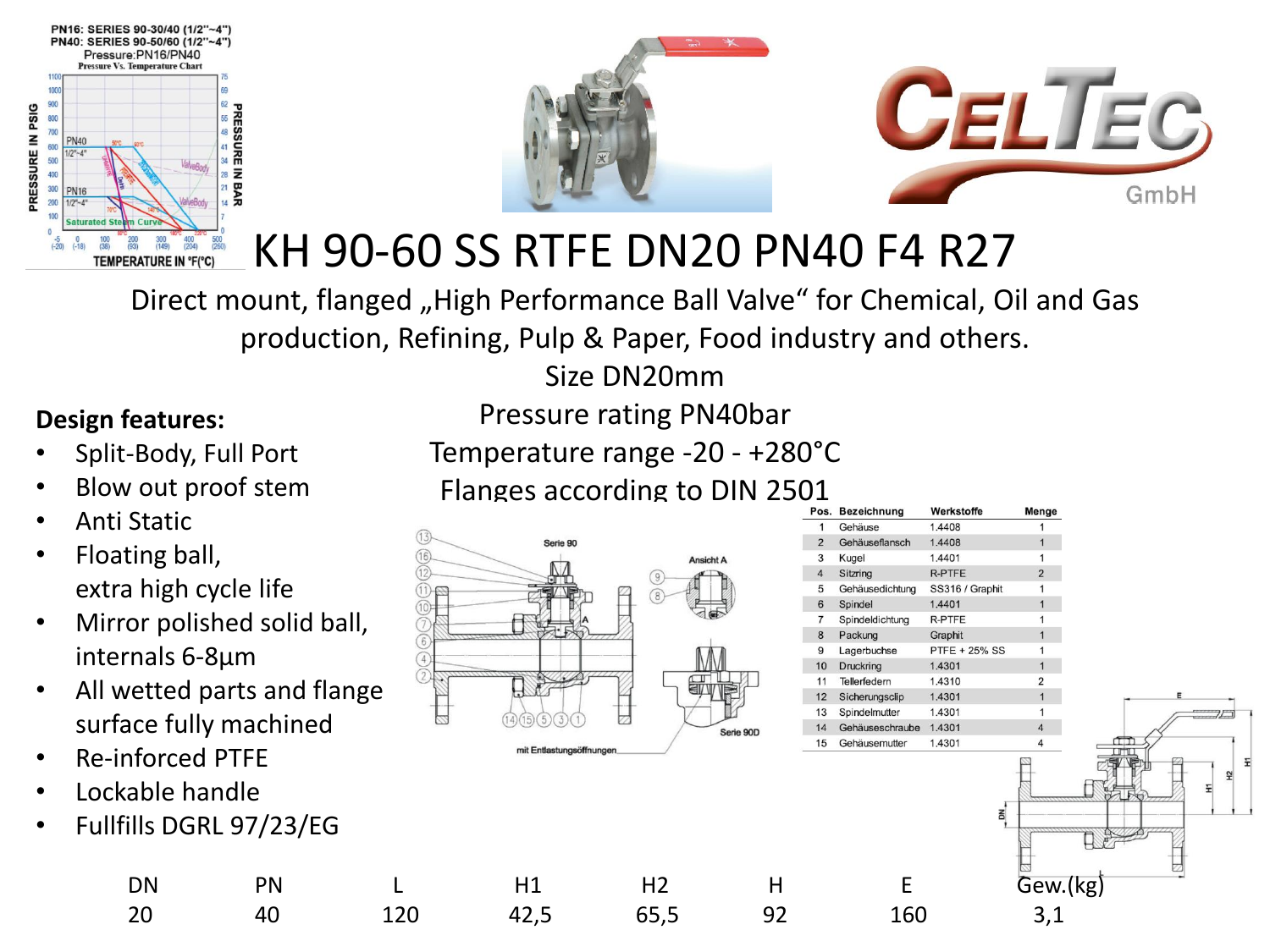



# KH 90-60 SS RTFE DN25 PN40 F4 R27

Direct mount, flanged "High Performance Ball Valve" for Chemical, Oil and Gas production, Refining, Pulp & Paper, Food industry and others.

### Size DN25mm

#### **Design features:**

- Split-Body, Full Port
- Blow out proof stem
- Anti Static
- Floating ball, extra high cycle life
- Mirror polished solid ball, internals 6-8µm
- All wetted parts and flange surface fully machined
- Re-inforced PTFE
- Lockable handle
- Fullfills DGRL 97/23/EG

Temperature range -20 - +280°C Flanges according to DIN 2501



| 1<br>Gehäuse<br>1.4408<br>Gehäuseflansch<br>1.4408<br>$\overline{2}$<br>1.4401<br>3<br>Kugel<br>4<br><b>R-PTFE</b><br>Sitzring<br>5<br>SS316 / Graphit<br>Gehäusedichtung<br>1.4401<br>6<br>Spindel<br><b>R-PTFE</b><br>$\overline{7}$<br>Spindeldichtung<br>8<br>Packung<br>Graphit<br><b>PTFE + 25% SS</b><br>9<br>Lagerbuchse<br>10<br>1.4301<br>Druckring<br>11<br>Tellerfedern<br>1.4310<br>1.4301<br>12<br>Sicherungsclip<br>1.4301<br>13<br>Spindelmutter | Menge          |
|------------------------------------------------------------------------------------------------------------------------------------------------------------------------------------------------------------------------------------------------------------------------------------------------------------------------------------------------------------------------------------------------------------------------------------------------------------------|----------------|
|                                                                                                                                                                                                                                                                                                                                                                                                                                                                  | 1              |
|                                                                                                                                                                                                                                                                                                                                                                                                                                                                  | 1              |
|                                                                                                                                                                                                                                                                                                                                                                                                                                                                  | 1              |
|                                                                                                                                                                                                                                                                                                                                                                                                                                                                  | $\overline{2}$ |
|                                                                                                                                                                                                                                                                                                                                                                                                                                                                  | 1              |
|                                                                                                                                                                                                                                                                                                                                                                                                                                                                  | 1              |
|                                                                                                                                                                                                                                                                                                                                                                                                                                                                  | 1              |
|                                                                                                                                                                                                                                                                                                                                                                                                                                                                  | 1              |
|                                                                                                                                                                                                                                                                                                                                                                                                                                                                  | 1              |
|                                                                                                                                                                                                                                                                                                                                                                                                                                                                  | 1              |
|                                                                                                                                                                                                                                                                                                                                                                                                                                                                  | 2              |
|                                                                                                                                                                                                                                                                                                                                                                                                                                                                  | 1              |
|                                                                                                                                                                                                                                                                                                                                                                                                                                                                  | 1              |
| Gehäuseschraube<br>1.4301<br>14                                                                                                                                                                                                                                                                                                                                                                                                                                  | $\overline{4}$ |
| 1.4301<br>15<br>Gehäusemutter                                                                                                                                                                                                                                                                                                                                                                                                                                    | 4              |

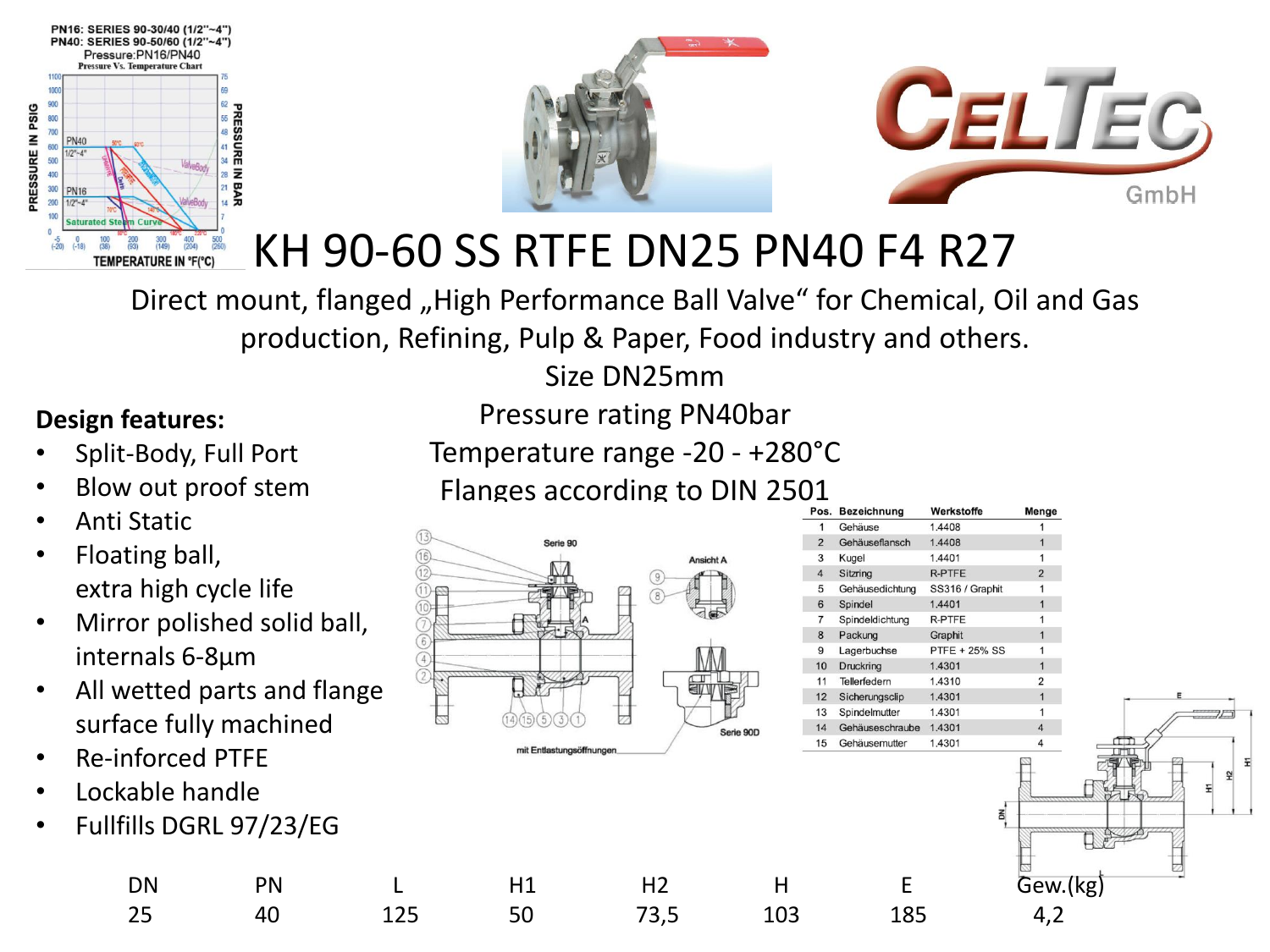



# KH 90-60 SS RTFE DN40 PN40 F4 R27

Direct mount, flanged "High Performance Ball Valve" for Chemical, Oil and Gas production, Refining, Pulp & Paper, Food industry and others.

Size DN40mm

### **Design features:**

- Split-Body, Full Port
- Blow out proof stem
- Anti Static
- Floating ball, extra high cycle life
- Mirror polished solid ball, internals 6-8µm
- All wetted parts and flange surface fully machined
- Re-inforced PTFE
- Lockable handle
- Fullfills DGRL 97/23/EG

Temperature range -20 - +280°C Flanges according to DIN 2501



| Pos.           | <b>Bezeichnung</b> | Werkstoffe           | Menge          |
|----------------|--------------------|----------------------|----------------|
| 1              | Gehäuse            | 1.4408               | 1              |
| $\overline{2}$ | Gehäuseflansch     | 1.4408               | 1              |
| 3              | Kugel              | 1.4401               | 1              |
| $\overline{4}$ | Sitzring           | <b>R-PTFE</b>        | $\overline{2}$ |
| 5              | Gehäusedichtung    | SS316 / Graphit      | 1              |
| 6              | Spindel            | 1.4401               | 1              |
| $\overline{7}$ | Spindeldichtung    | R-PTFE               | 1              |
| 8              | Packung            | Graphit              | 1              |
| 9              | Lagerbuchse        | <b>PTFE + 25% SS</b> | 1              |
| 10             | Druckring          | 1.4301               | $\overline{1}$ |
| 11             | Tellerfedern       | 1.4310               | 2              |
| 12             | Sicherungsclip     | 1.4301               | 1              |
| 13             | Spindelmutter      | 1.4301               | 1              |
| 14             | Gehäuseschraube    | 1.4301               | $\overline{4}$ |
| 15             | Gehäusemutter      | 1.4301               | 4              |
|                |                    | š                    |                |
|                |                    |                      |                |

| able handle | lls DGRL 97/23/EG |     |    |                |     |     |          |  |
|-------------|-------------------|-----|----|----------------|-----|-----|----------|--|
| DN          | PN                |     | H1 | H <sub>2</sub> |     |     | Gew.(kg) |  |
| 40          | 40                | 140 | 78 | 112,8          | 153 | 261 |          |  |